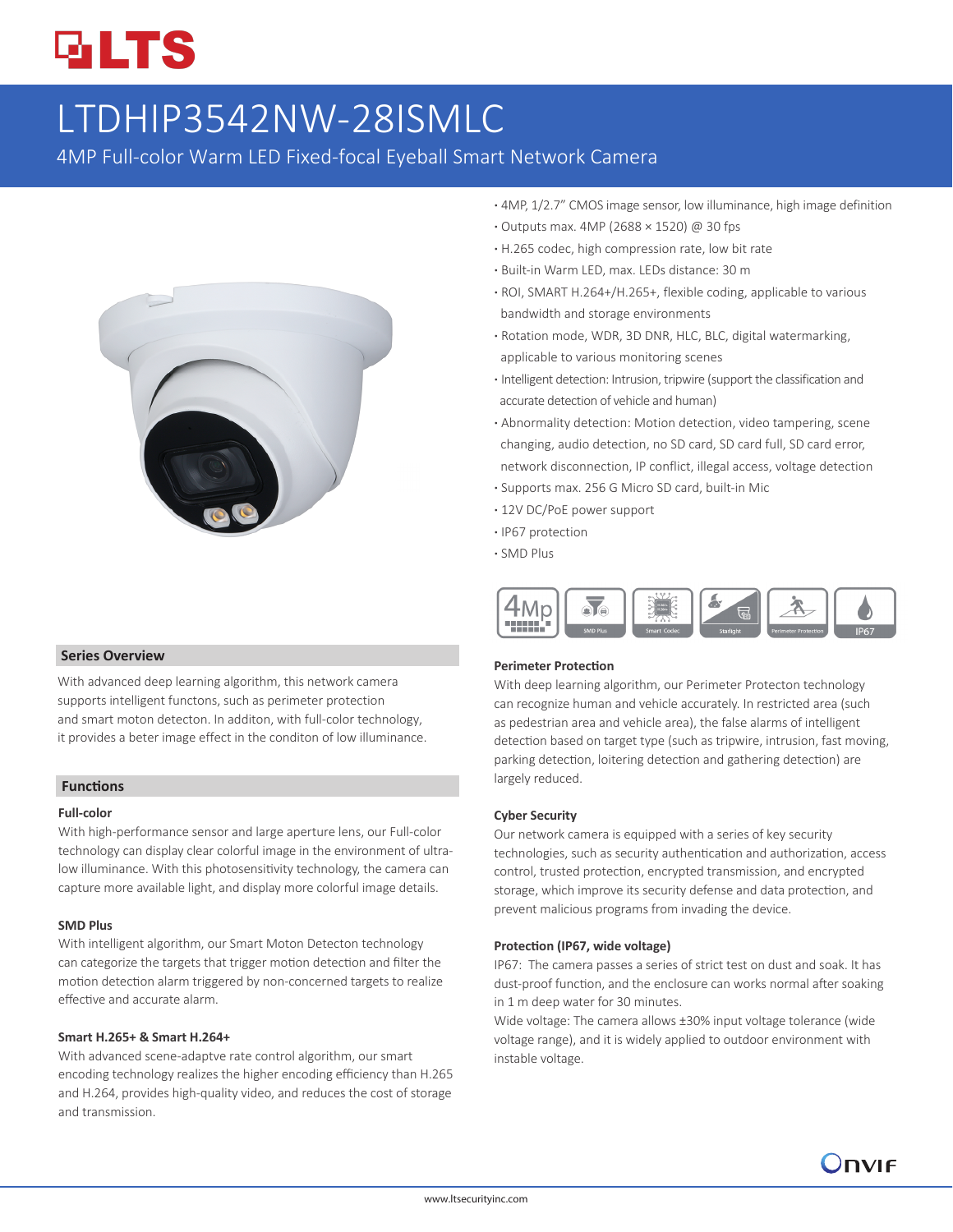## **Technical Specification**

| Camera                          |                   |                                                                                                                |                      |                                |                                         |
|---------------------------------|-------------------|----------------------------------------------------------------------------------------------------------------|----------------------|--------------------------------|-----------------------------------------|
| Image Sensor                    |                   | 1/2.7"4Megapixel progressive CMOS                                                                              |                      |                                |                                         |
| Max. Resolution                 |                   | 2688 (H) ×1520 (V)                                                                                             |                      |                                |                                         |
| <b>ROM</b>                      |                   | <b>128 MB</b>                                                                                                  |                      |                                |                                         |
| <b>RAM</b>                      |                   | 512 MB                                                                                                         |                      |                                |                                         |
| <b>Scanning System</b>          |                   | Progressive                                                                                                    |                      |                                |                                         |
| <b>Electronic Shutter Speed</b> |                   | Auto/Manual 1/3 s-1/100, 000 s                                                                                 |                      |                                |                                         |
| Min. Illumination               |                   | 0.003 Lux@F1.0                                                                                                 |                      |                                |                                         |
| S/N Ratio                       |                   | > 56 dB                                                                                                        |                      |                                |                                         |
| <b>Illumination Distance</b>    |                   | 30 m (98.4 ft) (Warm light)                                                                                    |                      |                                |                                         |
| Illuminator On/Off Control      |                   | Auto/Manual                                                                                                    |                      |                                |                                         |
| <b>Illuminator Number</b>       |                   | 2 (warm LED)                                                                                                   |                      |                                |                                         |
| Pan/Tilt/Rotation Range         |                   | Horizontal: 0°-360°; vertical: 0°-78°; rotation: 0°-360°                                                       |                      |                                |                                         |
| Lens                            |                   |                                                                                                                |                      |                                |                                         |
| Lens Type                       |                   | Fixed-focal                                                                                                    |                      |                                |                                         |
| Mount Type                      |                   | M12                                                                                                            |                      |                                |                                         |
| Focal Length                    |                   | 2.8 mm; 3.6 mm                                                                                                 |                      |                                |                                         |
| Max. Aperture                   |                   | F1.0                                                                                                           |                      |                                |                                         |
| Field of View                   |                   | 2.8 mm: Horizontal 103° x vertical 53° x diagonal 122°<br>3.6 mm: Horizontal 80° x vertical 43° x diagonal 95° |                      |                                |                                         |
| Iris Type                       |                   | Fixed                                                                                                          |                      |                                |                                         |
| <b>Close Focus Distance</b>     |                   | 2.8 mm: 1.2 m (3.9 ft)<br>3.6 mm: 2.4 m (7.9 ft)                                                               |                      |                                |                                         |
| <b>DORI Distance</b>            | Lens              | Detect                                                                                                         | Observe              | Recognize                      | Identify                                |
|                                 | 2.8 <sub>mm</sub> | 56m<br>(183.7 ft)                                                                                              | 22.4 m<br>(73.5 ft)  | 11.2 <sub>m</sub><br>(36.7 ft) | 5.6 <sub>m</sub><br>$(18.4 \text{ ft})$ |
|                                 | 3.6 <sub>mm</sub> | 80.0 m<br>(262.5 ft)                                                                                           | 32.0 m<br>(105.0 ft) | 16.0 m<br>(52.5 ft)            | 8.0 m<br>(26.3 ft)                      |

Professional, Intelligent

| <b>Perimeter Protection</b> | Tripwire, intrusion (Recognition of vehicle and people)                                                                                                                             |
|-----------------------------|-------------------------------------------------------------------------------------------------------------------------------------------------------------------------------------|
| Intelligent Search          | Work together with Smart NVR to perform refine<br>intelligent search, event extraction and merging to event<br><i><b>andhiv</b></i>                                                 |
| Video                       |                                                                                                                                                                                     |
| Video Compression           | H.265; H.264; H.264H; H.264B; MJPEG(only supported by<br>the sub stream)                                                                                                            |
| Smart Codec                 | Smart H.265+/ Smart H.264+                                                                                                                                                          |
| Video Frame Rate            | Main stream (2688 × 1520 @ 1-25/30 fps)<br>sub stream (704 x 576 @ 1-25/704 x 480 @ 1-30 fps)<br>third stream (1280 $\times$ 720 @ 1-25/30 fps)                                     |
| <b>Stream Capability</b>    | 3 streams                                                                                                                                                                           |
| Resolution                  | 4M (2688 × 1520); 3M (2304 × 1296); 1080p (1920 ×<br>1080); 1.3M (1280 × 960); 720p (1280 × 720); D1 (704<br>x 576/704 x 480); VGA (640 x 480); CIF (352 x 288/352<br>$\times$ 240) |
| <b>Bit Rate Control</b>     | CBR; VBR                                                                                                                                                                            |

| Video Bit Rate                 | H.264: 3 kbps-8192 kbps<br>H.265: 3 kbps-8192 kbps                                                                                                                                                                                                                                                |  |
|--------------------------------|---------------------------------------------------------------------------------------------------------------------------------------------------------------------------------------------------------------------------------------------------------------------------------------------------|--|
| Day/Night                      | Color/B/W                                                                                                                                                                                                                                                                                         |  |
| <b>BLC</b>                     | Yes                                                                                                                                                                                                                                                                                               |  |
| <b>WDR</b>                     | 120 dB                                                                                                                                                                                                                                                                                            |  |
| White Balance                  | Auto/natural/street lamp/outdoor/manual/regional<br>custom                                                                                                                                                                                                                                        |  |
| Gain Control                   | Auto/Manual                                                                                                                                                                                                                                                                                       |  |
| Noise Reduction                | 3D DNR                                                                                                                                                                                                                                                                                            |  |
| <b>Motion Detection</b>        | OFF/ON (4 areas, rectangular)                                                                                                                                                                                                                                                                     |  |
| Region of Interest (RoI)       | Yes (4 areas)                                                                                                                                                                                                                                                                                     |  |
| <b>Smart Illumination</b>      | Yes                                                                                                                                                                                                                                                                                               |  |
| Image Rotation                 | 0°/90°/180°/270° (Support 90°/270° with 1920 × 1080<br>resolution and lower.)                                                                                                                                                                                                                     |  |
| Mirror                         | Yes                                                                                                                                                                                                                                                                                               |  |
| <b>Privacy Masking</b>         | 4 areas                                                                                                                                                                                                                                                                                           |  |
| Audio                          |                                                                                                                                                                                                                                                                                                   |  |
| <b>Built-in MIC</b>            | Yes                                                                                                                                                                                                                                                                                               |  |
| <b>Audio Compression</b>       | G.711a; G.711Mu; G726                                                                                                                                                                                                                                                                             |  |
| Alarm                          |                                                                                                                                                                                                                                                                                                   |  |
| Alarm Event                    | No SD card; SD card full; SD card error; less service time<br>of SD card (smart card supports); network disconnection;<br>IP conflict; illegal access; voltage detection; security<br>exception; motion detection; video tampering; scene<br>changing; intensity change; tripwire; intrusion; SMD |  |
| Network                        |                                                                                                                                                                                                                                                                                                   |  |
| Network                        | RJ-45 (10/100 Base-T)                                                                                                                                                                                                                                                                             |  |
| SDK and API                    | Yes                                                                                                                                                                                                                                                                                               |  |
| Protocol                       | IPv4; IPv6; HTTP; TCP; UDP; ARP; RTP; RTSP; RTCP; RTMP;<br>SMTP; FTP; SFTP; DHCP; DNS; DDNS; QoS; UPnP; NTP;<br>Multicast; ICMP; IGMP; NFS; PPPoE; SNMP                                                                                                                                           |  |
| <b>Cyber Security</b>          | Video encryption; firmware encryption; configuration<br>encryption; Digest; WSSE; account lockout; security logs;<br>IP/MAC filtering; generation and importing of X.509<br>certification; syslog; HTTPS; 802.1x; trusted boot; trusted<br>execution; trusted upgrade                             |  |
| Interoperability               | ONVIF(Profile S/Profile G/Profile T);CGI;P2P;Milestone;<br>Genetec                                                                                                                                                                                                                                |  |
| Scene self-adaptation<br>(SSA) | Yes                                                                                                                                                                                                                                                                                               |  |
| User/Host                      | 20 (Total bandwidth: 64M.)                                                                                                                                                                                                                                                                        |  |
| Storage                        | FTP; SFTP; Micro SD Card (support max. 256 G); NAS                                                                                                                                                                                                                                                |  |
| <b>Browser</b>                 | IE: IE8; IE9; IE11<br>Chrome<br>Firefox                                                                                                                                                                                                                                                           |  |
| Management Software            | Smart PSS; DSS; DMSS                                                                                                                                                                                                                                                                              |  |
| Mobile Phone                   | IOS; Android                                                                                                                                                                                                                                                                                      |  |
| Certification                  |                                                                                                                                                                                                                                                                                                   |  |